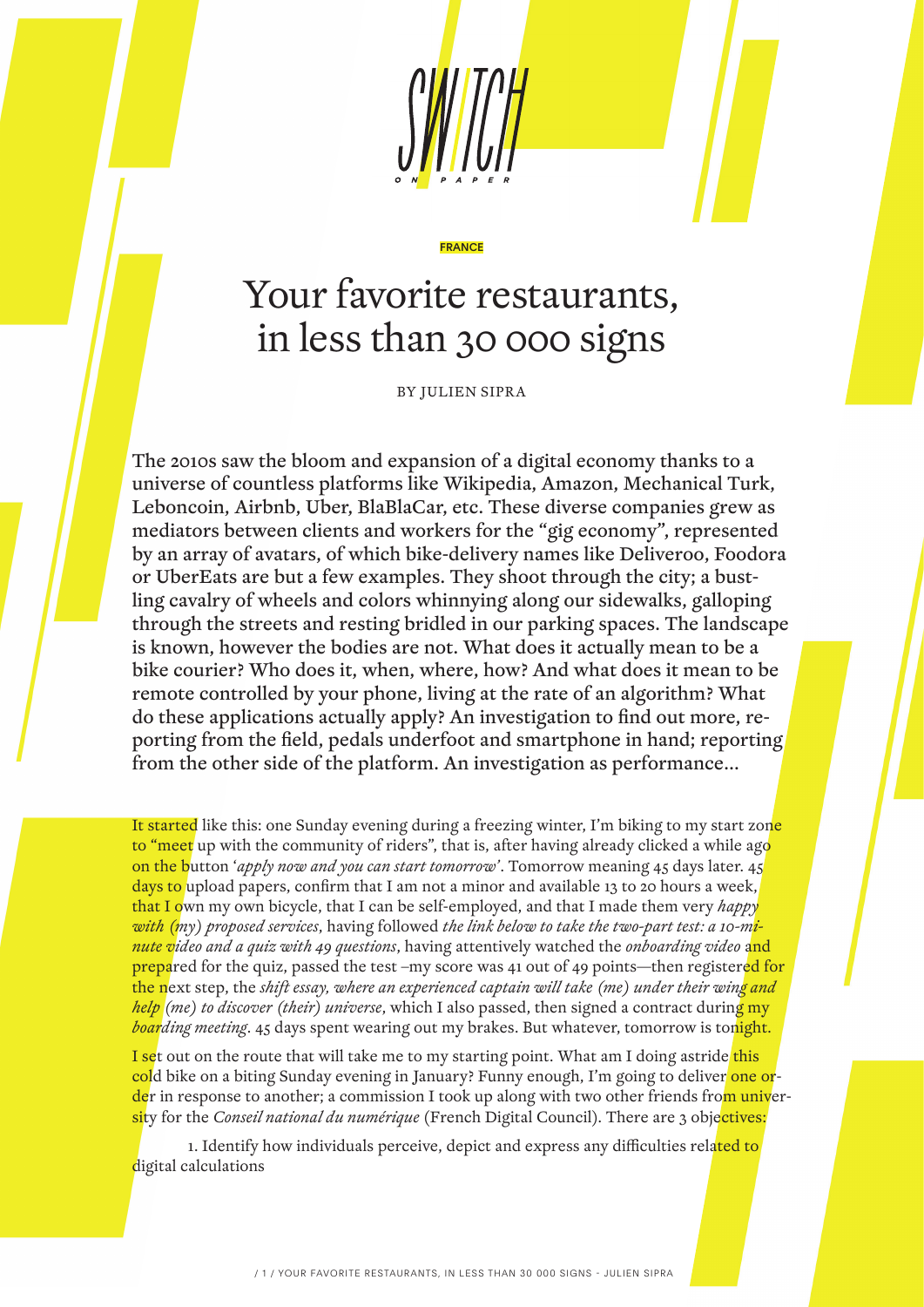2. Identify how algorithms calculate, represent and express individuals by creating collectives and social groupings

3. Determine ways of rendering visible the effects of these calculations in public space

In other words, I'm asked to respond to two questions that are each other's counterpart: "How are we calculated? How do we want to be calculated?"

From which point, one should be more precise, that is, situate and refine. Situate: Establish which space is occupied, define the territory. I think back to the personal bike-delivery service for meals prepared in restaurants proposed on platforms like Deliveroo, Foodora or UberEats. Refine: Reduce the scope of the problem, define the question. I decide to study the relationship established between the delivery person and the algorithm<sup>1</sup>. My research, which I'm writing about here, will last 8 months, including 5 spent directly in touch with the algorithm as a courier for an average of 15 hours per week, equally distributed between two companies, Foodora and Deliveroo.

# Homo in Machina

So this why tonight I find myself in the saddle. To experience an algorithm. Not only to live the finite and reproducible series of operations that allow you to attain a desired result, which is the first definition of an algorithm as a singular and stable object, but also to experience the many degrees of an algorithm, defined as a network of plural and unstable entities in the line of works by Laura Devendorf and Elizabeth Goodman<sup>2</sup> or Nick Seaver<sup>2</sup>. Theoretically, sure, but what does that mean on a practical level?

I find myself putting Donald Knuth's sentence into practice, fifty years after the fact: "An algorithm must be seen to be believed, and the best way to learn about an algorithm is to try it"<sup>4</sup>. To try it, undergo it, practice it, that's what this is about. I especially want to observe the relationship that I will build with the algorithm as well as the spectrum of emotions I will feel or express as I pass through it. Which is why I choose, in part, this ethnographic action, to conduct an experiment in an outdoor laboratory. If algorithms seem to be obscure black boxes<sup>5</sup> on the outside, maybe, paradoxically, the best way to study them would be from the inside? Homo in machina. I want to experience the algorithm, input-process-output, become its data set, the object of its processing, the result that comes out. I want it to take me and calculate me. That is what I desire, and that is where I'm coming from when I arrive at my destination this January evening and begin my first deliveries.

I'm a few minutes early. Equipment check: smartphone, armband, backup battery, anti-theft lock, thermos pack, neon pink outfit, all apps installed. I'm just missing a patch kit, I hope I won't need one tonight, so far away from home. Especially since I also have no subway pass and no change for public transit if I need it; remember that for next time. I'm ready to work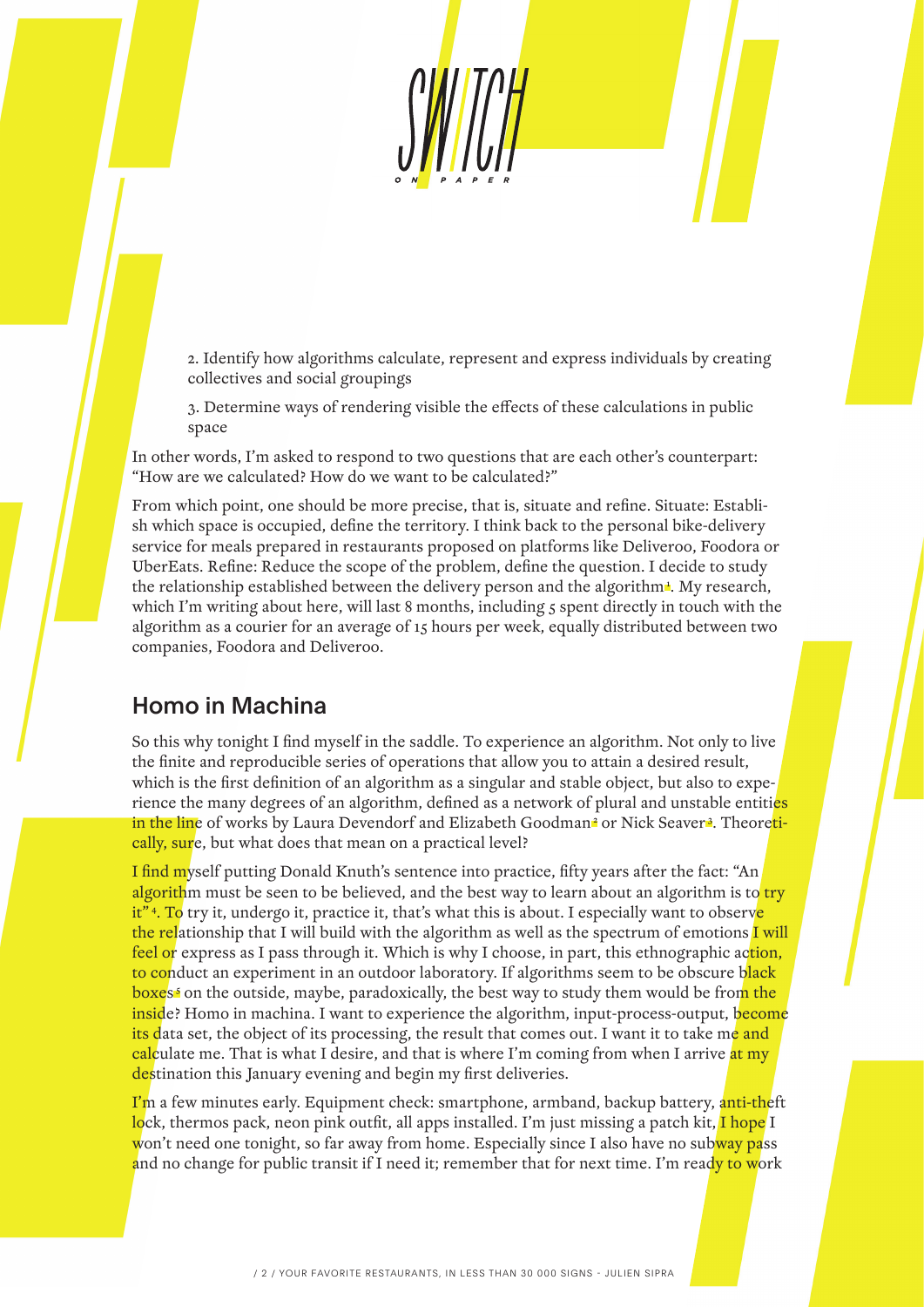my first shift. I launch the "riders-only" application, which is different than the one clients use to place their orders. I get geo-located and then I'm *online*. I can only do so because I've been located near my zone's start point, which was defined by the platform and extends out to a 500m perimeter. I am connected. Soon the algorithm will formulate the first instructions and then send me rocketing through this unfamiliar neighborhood. I'm shivering from cold but feverish with excitement. Fervor and shaking. Vibration. A siren. I just got assigned an order. At this stage, the only information I get are restaurant coordinates. I look at the directions on the map, take a mental snapshot of the route, and memorize the address. I put my phone away in a place where nothing can happen to it, yet where it remains easily accessible should I need it to navigate the final meters. I hop on my bike, pedal hard to the restaurant, lock up the rocket, announce an order number to the vendor, get the client's address, check the map, mental snapshot, hop on, arrive, lock up, verify the client's identity, hand over the order, validate the delivery.

I've completed my very first order. It goes exactly like every other order to come: first step 1, to the restaurant, *PU*, pick-up, then step 2, *DO*, drop-off, over to the client, it's the same whether through Foodora or Deliveroo, down to a few taps. Now I just need to get some shifts.

## A battle of clicks

Whether you're with Foodora, for whom I was delivering this first evening, or Deliveroo, you have to reserve your shifts. With Foodora, it's a bit like racing greyhounds: every Thursday at 10:15 on the dot, the schedule for the following week comes out - spanning Monday to Sunday, subdivided into shifts of about two hours on average, that riders can access equally, without discrimination. Everyone, all simultaneously connected to the employee site *shyftplan*, is poised along the same starting line waiting for the gun to fire. The only rule: first come, first served. Useless to try to force the gates open prematurely by frantically pressing  $F_5$ : they won't open until it is time. 10:15, on the dot. The race begins. At 10:16, it's already over. An entire week boils down to just one minute. Here it is in slow-motion: to reserve a shift, you first click on the number of the following week—since the current week is displayed on the interface by default—select a start zone from a drop-down menu that displays the 12 sectors in Paris as defined by Foodora, then pick one of the available shifts which gives a view of the entire week, confirm the reservation and then begin again to accumulate shifts and build up your work week, chopped up into so many puzzle pieces. In real time, it's a frenzy from which the best emerge with bags full to the brim by a 60-hour week. And the same crazy race repeats the following week. In the meantime, the only consolation prize is picking up the occasional shift that has been dropped here or there.

It took me three tries before I successfully claimed any shifts. The first time, I got lost in the enigmatic ergonomics of the interface. The second time, I wasn't fast enough, since that's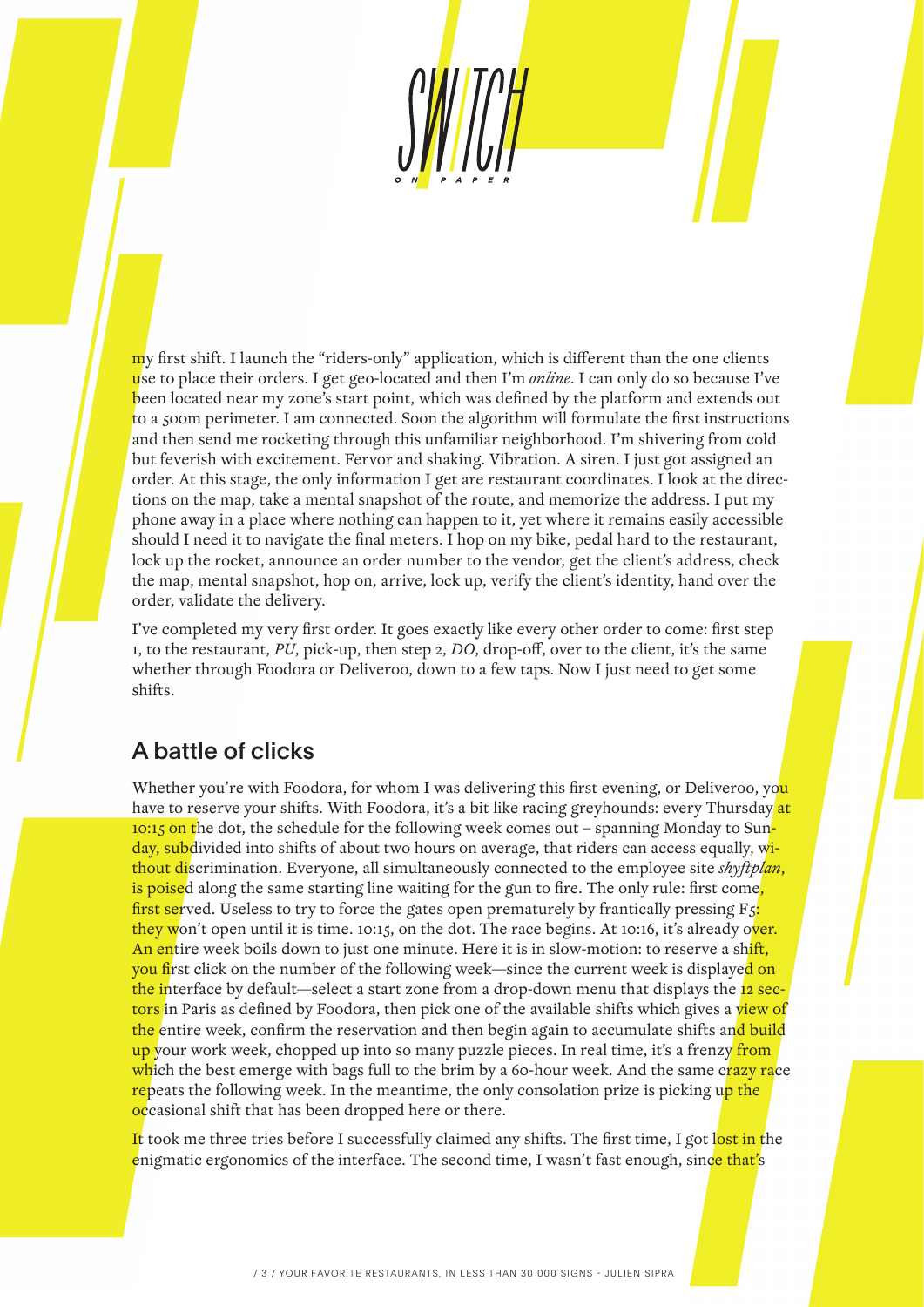what it's about, having a fast connection and clicking reflex. The third time, I managed to score a couple of hours in the wrong zone, far away. So by the fourth time, I successfully reserved about a dozen hours in the zone and the time frame that I was hoping for.

Since it's a real race to reserve shifts, racing the clock and the others, held at a rather inconvenient time of day in the middle of the week, you also prepare for it and experience it like a real race. At 10:15 on Thursdays, I have been in class since 9:30. So I developed a strategy: the night before, set an alarm and check my calendar for the week to come so that I reserve shifts that are compatible with my schedule; the day of, set an alarm for 10am, another at 10:10 and leave the room if I cannot muster the required concentration and discretion. Each person develops their own strategy based on rational and irrational elements that come from real-life experience, advice and legends you hear along the way: computer vs. smartphone, chrome or safari, they say Android is faster; close any programs that are still executing tasks; take as many shifts as possible, no matter where or when, worst-case scenario you exchange or drop them; better to use two screens at the same time; it seems that some people install plugins to refresh pages more quickly, or some people write scripts to automate their reservation. For my part, I open a private window in my browser, try to use the Wi-Fi in the school hall if possible or combine Wi-Fi and 4G on my phone, once the application became 100% mobile. It is possible that none of these strategies have any influence whatsoever. But whether they are true or effective is not really the question here, what matters is how this information, these rumors, provoke an increased emotional intensity related to this primordial phase. While waiting for the starting gun to fire, knowing you're up against competitors who may possibly have the decisive material, technological or strategic advantage, is a source of supplementary anxiety that adds to the fear of a bug, and above all, to the tension inherent to such an essential step, one that, each week, in just a few seconds, determines the fate of one-fourth of your monthly income. Time = money, that is the equation for the cyclist movement. Which accounts for the satisfaction I feel when I get the shifts that I want. And which maybe also accounts for the ritual of comparing the hours you won with others on rider message boards. A chance to show off, announce your total in all caps, ask questions, pick up some advice, and, while admiring the sprinters of click, up the ante for next week.

With Deliveroo, the reservation mechanism could also be compared to a race, but one with a handicap and three starting lines. The schedule is published weekly, on Monday, and riders are restricted in their access, discriminated on the basis of three statistics that are calculated bi-monthly:

*1. the rate of presence*: percentage of reserved time frames during which the rider was indeed connected

*2. the rate of late cancellations*: the percentage of reservations cancelled within less than 24 hours from the time frame in question

*3. participation during peak hours*, on a scale of 12; number of connections during the 6 peaks of the week (20-22h, Friday, Saturday and Sunday).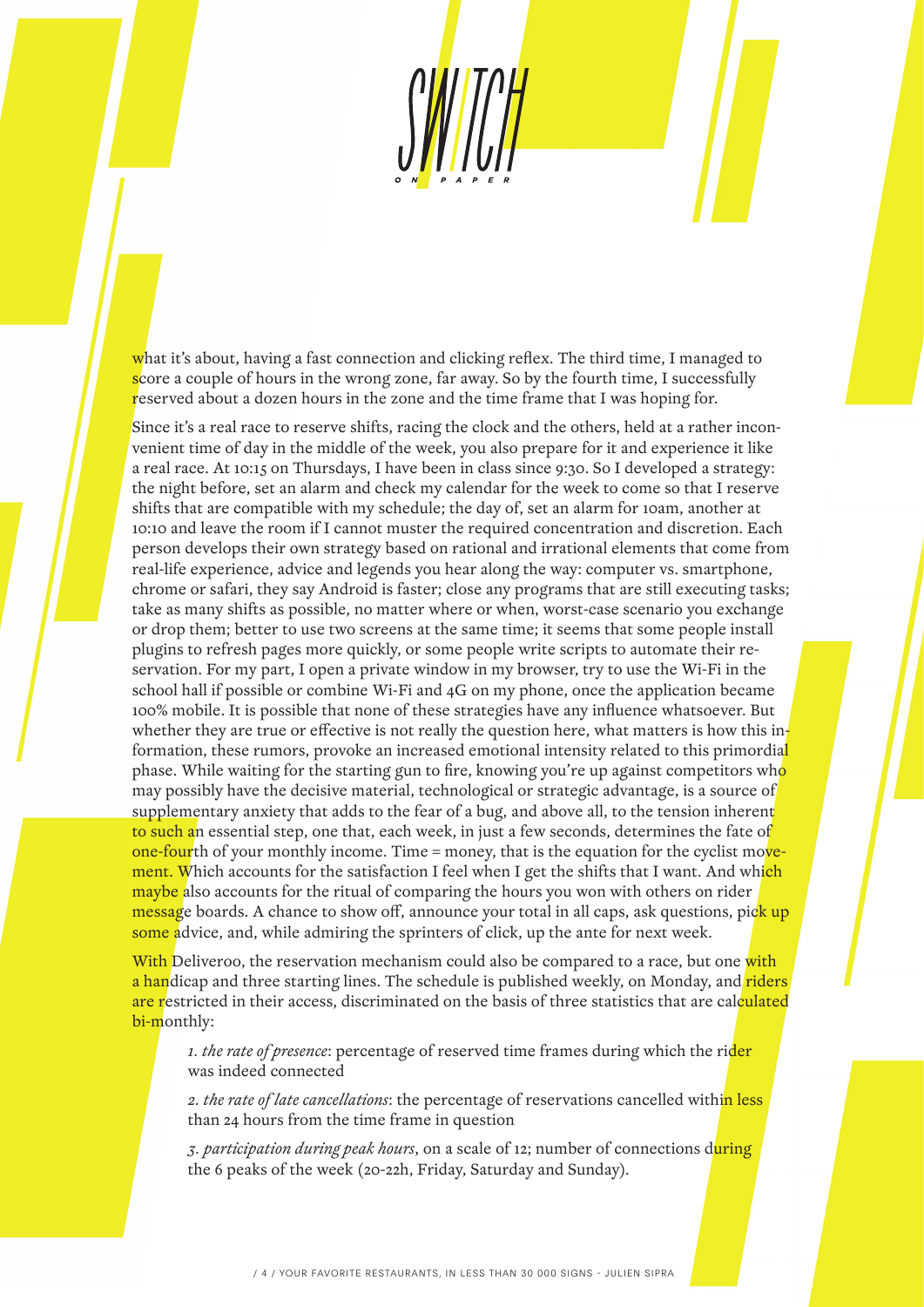Based on these three data, and a way they are processed to which riders are not privy, Deliveroo staggers the reservations: first at 11am, the most high-performing riders can access the schedule, and therefore a maximum amount of available time slots, and reserve their shifts; then at 3pm, the peloton gain the same possibility; and finally at 5pm it's the gruppetto's turn. A different reservation system, with division and hierarchy amongst riders, but rather than having to win one race, there are three, with the same rule of first click, first served. Incidentally, I was surprised to find that rumor-spreading occupied a similar place in both systems, although for different reasons, but revealing a common heuristic movement, which inevitably turns our attention to the mysterious regulation behind this part of the algorithm. How do you make it to the leaders of the pack, *to be at 11am*? Depending on whom you talk to, they say it consists of only 10 to 20% of the riders with the best statistics. But what does "best" actually mean? Does Deliveroo calculate a score out of these three data? Using what formula? Are the criteria weighted? Which one counts the most? Most riders will say it's the third: participation during peak hours. Plus, riders speculate that, if all things are equal between two riders, then there must be a fourth, deciding factor, a more official one: the rate of accepted orders—the percentage of the number of accepted orders over the number of proposed orders—which is but a fleeting figure on our screens. And every new, and frequent case of a rider who finds themselves with less desirable hours, despite having better stats than another, offers their own conjecture: what if seniority plays a role? Or the average speed? No, it must be the number of orders that decides. Etc.

#### Tarmac, luxury and veloptuousness

And so, starting with the shift reservation phase, which is the correlate objective to allocating the quantity of work, the algorithm is already experienced differently depending on whether you work for one or the other platform. If you find it surprising that the algorithm, in my case the delivery algorithm, has this much reach, I think this surprise could be interpreted as a reflection of the thorny exercise in defining it and a clue as to the inherent difficulties of composing with such an object; at the limit of the subjective and therefore changing, perceptible by fragments but on the whole, ungraspable. You have one that purports to be democratic, putting each rider on the same starting line without considering past performance; and another that is meritocratic, positioning each person on a starting grid depending on their history. Which is neither neutral, nor insignificant. In fact, I always thought myself the equal of any other Foodora rider whereas I never felt myself to be of the same pedigree as the 11am Deliveroo riders and their showcase status, as if the calculated hierarchy introduced by the platform contaminated my social relationships. At this point in my investigation, I note this first perceived divergence between the two algorithms and predict that others will arise during the delivery runs. All I have left to do is to confirm this, and so I hop on to my bike.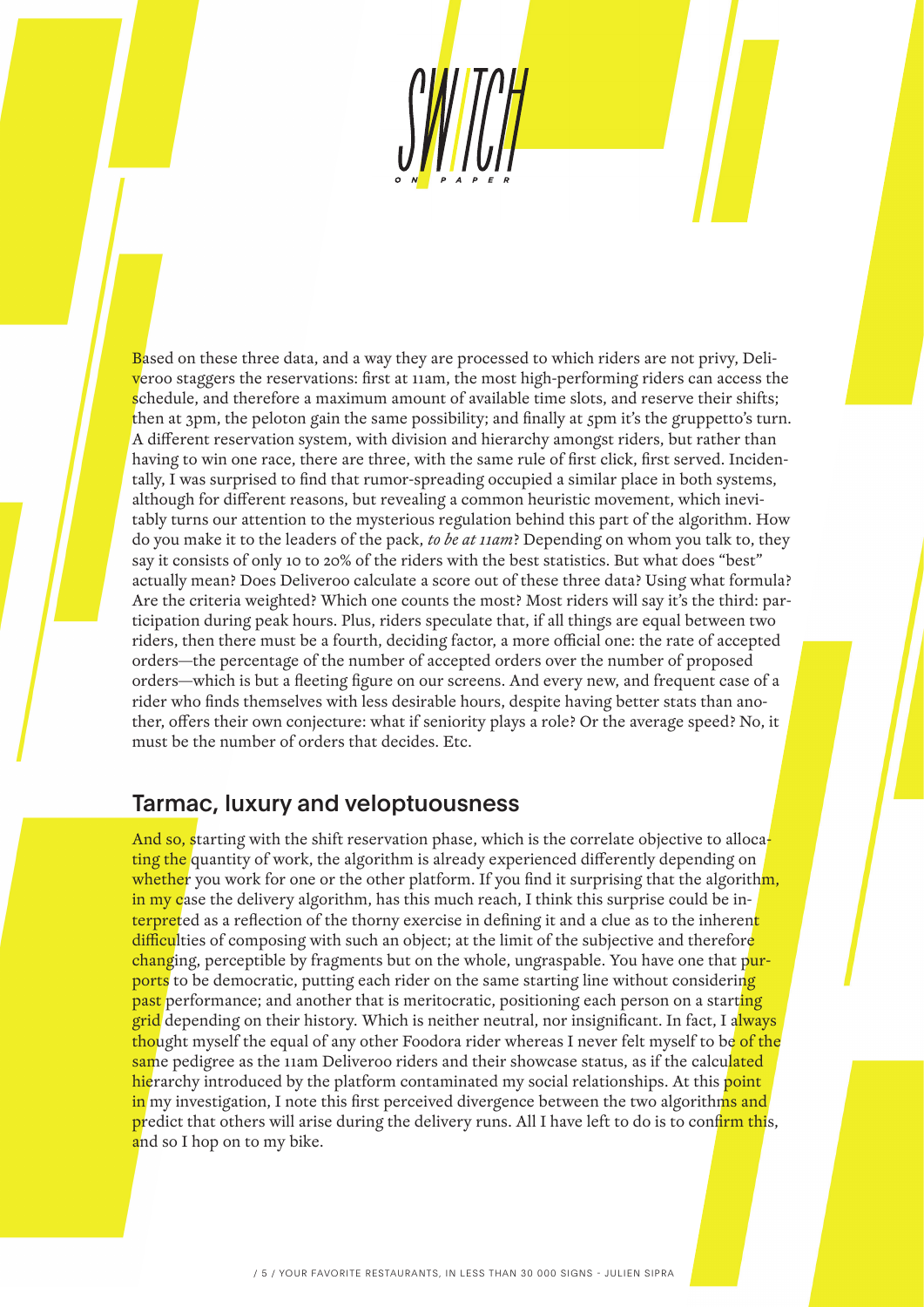From a distance, on a superficial level, delivering prepared foods by bike seems to be an inert procedure, one that could be split between the two steps that I described previously: picking up an order from the restaurant and then delivering to the client. But close up, through lived experience, it is a sensitive process. This is how I discovered what Frédéric Bonnet calls the cyclist's pleasure in perceiving the topography<sup>6</sup>. Although I knew that cycling through the city is one of the most "efficient, fast, ecological and economical ways of getting around", I was oblivious to how it also enables an occasion, "for those who love landscapes and the city, to unite the mechanics of effort with the celebration of a strangely poetic form of ground mathematics," and does so because cycling "offers an immediate perception of the context", of the transversal 'profile' of the territory. According to Bonnet, every second re-establishes a specific view of the landscape (levels, the composition of borders and sides, vistas, frames). The speed and direct contact with the environment are optimal for recognizing kinetic variations in the topography, and at the same time, this speed offers a continuous understanding of the 'altimetric variations of "profile in length" that is felt through the change in effort every time the wheel goes around. This kinetic perception of the landscape is a joy, as though the effective and sensorial experience of a place were combined with all the potentialities of drawing.' I was rediscovering Paris once again with new eyes, through an entire body ideally poised to experience in new ways. Like a seismograph, my arms, extending out to my handlebars, could read the irregularities of the street as an aching in my muscles, revealing the condition of the streets meter by meter. As the kilometers wore on, I acquired detailed knowledge of my delivery zones, which I explored like a pioneer, giving me a clear sense of satisfaction, almost pride. Transporter of speed, the fun of inventing routes or finding shortcuts, the masochistic pleasure of exertion, the intoxicating near-exclusive possession of the streets at night, the rapture of suddenly passing, by way of the carriage gate, as though I could open a secret passage with a confidential digital code, from the vulgarity of the streets to the refinement of the courtyard, the jealous vertigo of ascending into a turbulence of luxury, velvet, mirror, perfume and gilding, contributing to the sources of joy described by Bonnet. Opposite this, the anxiety of biking through traffic, the physical and moral exhaustion of being constantly alert, brushes with danger, fear of an accident, the panic of something breaking down, worrying that an order has been damaged, the pressure of the ticking clock, unpredictable income, stress of falling, pain of impact, and an ongoing battle with everything: time, machines, people, myself, the climate, but also the disdain shown to riders by certain restaurateurs who demand that they wait several meters away from the entrance in order to not inconvenience the clients, these are part of the negative associations.

# No-go zones and no-zones à go-go

So I learned that the delivery algorithm was far from inert for the rider, on the contrary, it was a vector for and carrier of emotions. If the emotions mentioned so far have been common to both platforms, since they arise more from the practice of biking than from each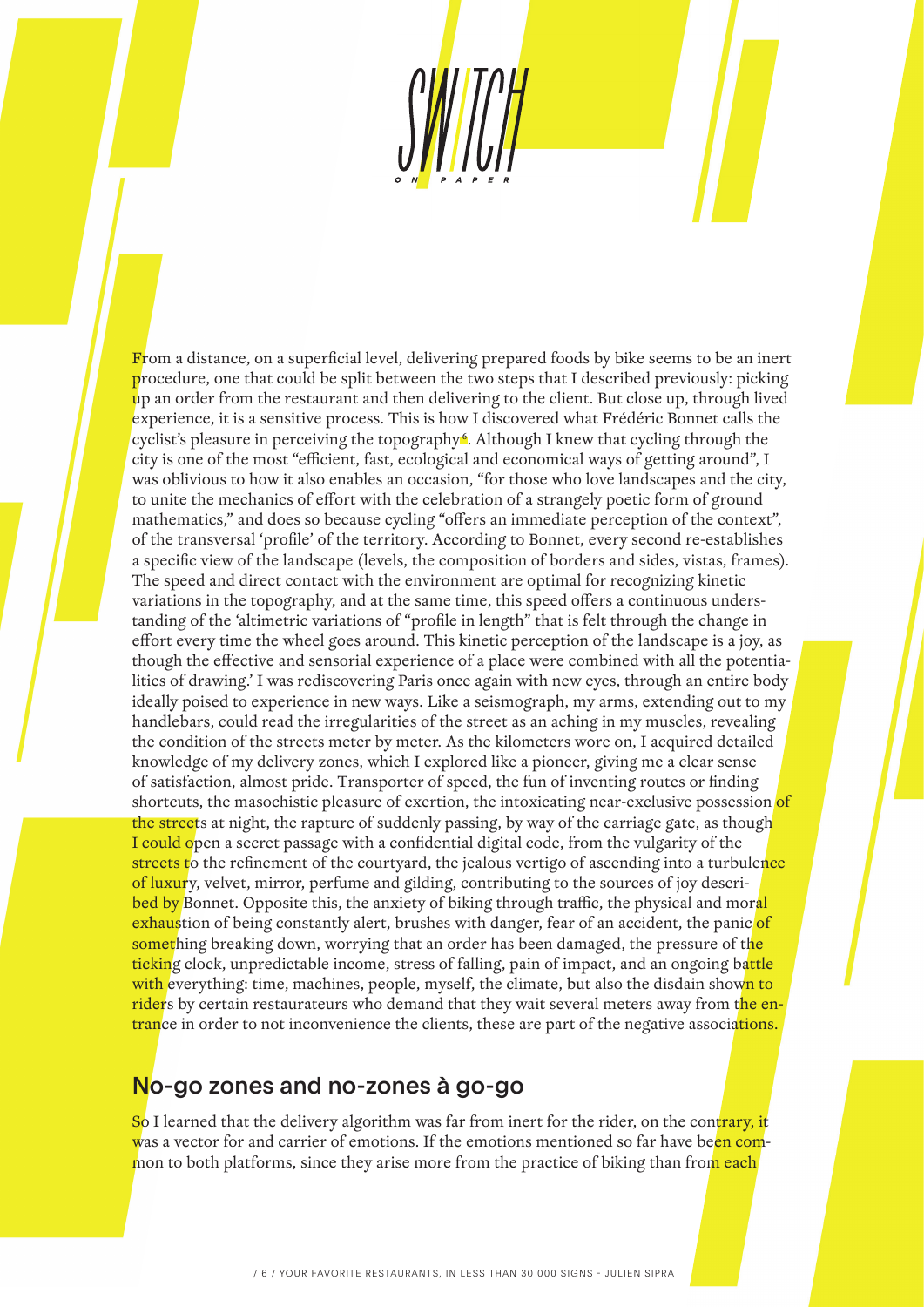respective platform's procedures, I was about to discover that each algorithm contains and admits a host of emotions and their own repertory of attitudes. In other words, delivering for Foodora produces a sensory experience that is different than the one produced when delivering for Deliveroo. Furthermore, and this is one of the major observations in my research, this difference can be accounted for in the ways that each platform organizes the work, and so the algorithm involved is what prescribes a specific experience, one that for the most part, does not overlap between them. More precisely: Foodora pays their riders by the hour, whereas Deliveroo requires that riders piece their salaries together. In this structural difference lies the difference in experience.

I should say a few words now about these two systems, how they define their delivery zones and how they organize shifts. Foodora divides Paris into 12 start zones, and the entire city is a single delivery area. Theoretically it would be possible, and practically it has been proven, that your shift might end far from your starting point, since the algorithm does not restrict riders to delivering only within the range of their initial start zone. Once a first delivery has been made, I could pick up another order outside my zone and thus travel through a large region of Paris following a succession of orders; according to the rumor mill amongst riders, the principal, or only (?) criterion that determines whether an order is given to a rider is that person's distance to the restaurant. At any moment during these shifts, I could contact, using a special *WhatsApp* channel dedicated to this purpose, dispatchers in charge of managing and supervising the orders, and they could contact me. I would write to the dispatchers, a kind of human carpet underneath the algorithm, about a dozen in charge of Paris, to get some information (address details), instructions (client is absent) or for any other need (signal a mechanical problem, turn down an order). As for them, they contact me when they see an anomaly (delay, wrong direction, a step that wasn't validated).

Deliveroo also segments Paris into start zones, but each zone is a delivery area that you should not exit, unless it's for an exception. And so there is no *out of zone*, every rider having been assigned, for the duration of their shift, to one single zone that is well defined and respected by the algorithm. As for the possibility of human assistance, it exists, but its design dissuades users from actually using it: phone numbers rather than chat to speak with *Support Biker*, or else a chat function with a never-ending wait ("you are 139<sup>th</sup> in line") in order to speak with operators who are basically useless, since they're sitting in Madagascar, acc<mark>ording</mark> to other riders, hardly familiar with Paris and just copy-pasting templates into the dialogue.

If these clashes seem trivial on paper, looking like mere organizational preferences, in practice they are influential and effective design decisions that prescribe and proscribe. And beyond them lies the question of how much negotiation power is given to the rider, their ability to play with the algorithm, to bend it to their advantage. Indeed, as I realized, being a rider for Foodora or for Deliveroo differs radically, and in part due to the plasticity of the script they use, the margin within the algorithmic machine that the rider has to manoeuver.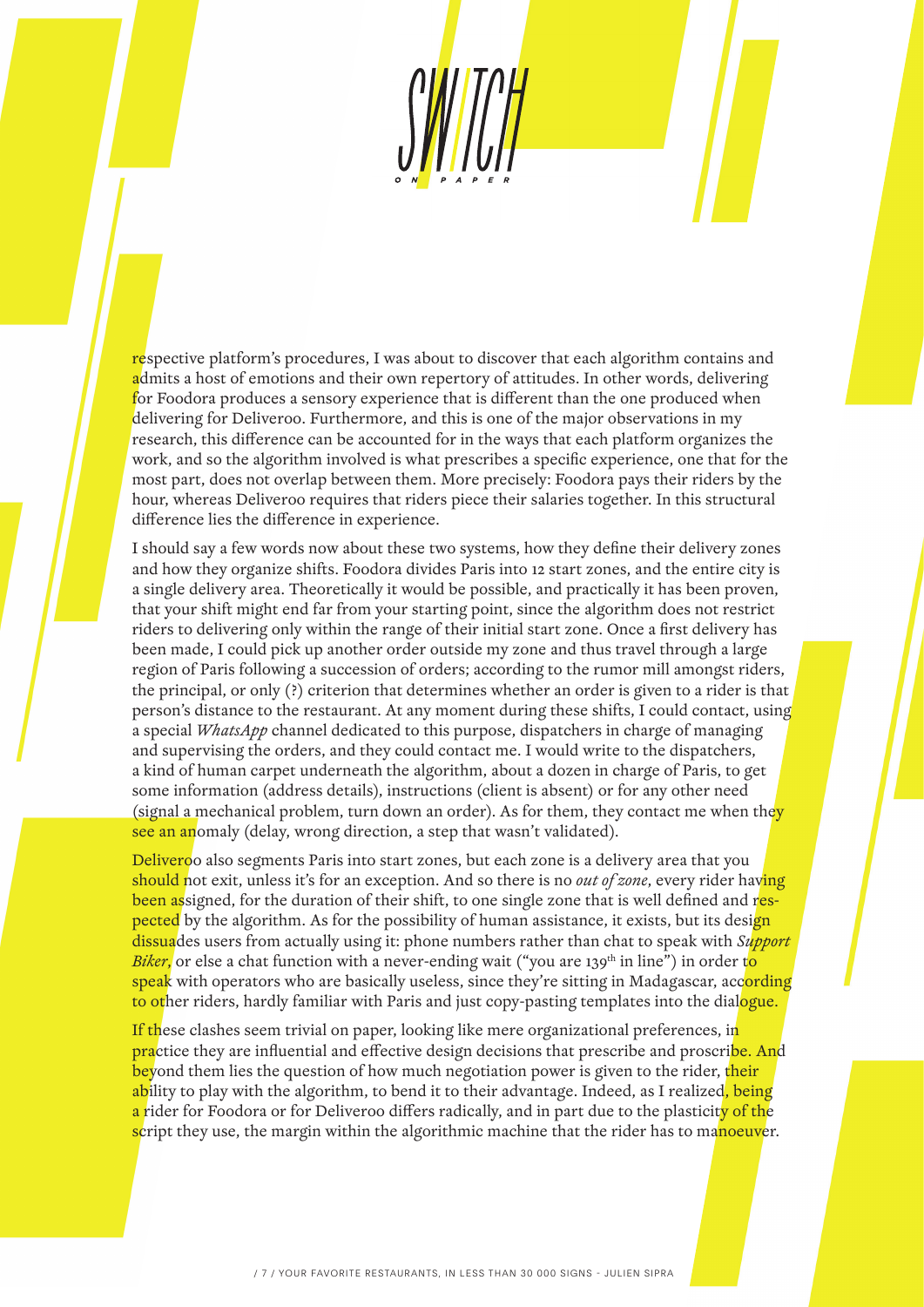## Bandit races, rigged races

During the shifts when I'm wearing the pink shirt of Foodora, I ride steadily, calmed by the assurance that every meter-second is paid. I earn  $7.5 \in \mathbb{R}$  an hour plus an additional  $2 \in \mathbb{R}$  per completed order. Whether I ride as though my shift is just beginning or just about to end makes no difference, I can generally complete two, sometimes three orders an hour, which makes for a slim and rare difference of 2 €. In consequence, I rapidly opt to save my strength rather than make efforts for which there would unlikely be any compensation; especially since I realized early on that my salary depended much more on the platform's general activity than on how fast I could ride (weather, traffic, efficiency of the restaurants, etc.). Working a shift turned into a kind of game of competing with the algorithm to optimize my ratio of revenue-per-spent-calories; and I developed an entire arsenal of strategies with this in mind. For example, if I received an order when my shift was about to end, for instance in the next 10 or 15 minutes, I figured out ways to head back home while pretending to deliver, that is, amongst thousands of techniques, I accepted the order but rather than head to the restaurant, I headed back to my house and then, once in the neighborhood, I would ask the dispatch to assign the order to another rider by claiming I had a mechanical issue, or I would deliver as slowly as possible in order to work past my shift and win a few extra euros, that is, in particular, I would ride as defensively and by the books as possible, and validate the delivery a few minutes after having given it to the client. Another game that is well known to couriers and that I liked to play: *milk the fixed* (as in, fixed hours). Amongst us riders, milking our fixed hours means taking advantage of when things get slow, like afternoons for example, to run errands while on the clock, basically to get paid for nothing; which is only possible because we have a fixed hourly rate. My shining milk-the-fix moment was one sunny afternoon when I prepared an exhibition, a commission and took a nap. Aside from these anecdotes and personal ruses, however, one thing was clearly essential during my Foodora: to have fun. Of course I was delivering, and I was subjected to many parameters beyond my control, but I could go at my own rhythm and practically at my leisure. I rode to ride the algorithm, constantly seeking to optimize my fixed income, fill my hours with easy minutes, and this attitude, this degree of freedom in my movement, was only possible due to the delivery methods specifically put into place by Foodora (hourly wage; accessible and powerful dispatch), its algorithm.

Contrary to this, riding with a green Deliveroo shirt on my back was like trying to beat the clock. The drudgery of the asphalt, I would ride with my head sagging into the handlebars, every push of the pedal driving me to the edge of my nerves. If I didn't have an order, I would ride around, growing feverishly impatient; riders say the algorithm is kind to those who move. I would bike back and forth, eyes staring at my spokes as they counted backwards. As soon as there was a call, as riders say, my back would straighten and I'd hunt for the restaurant. I was clocking my delivery, from the point of departure until arrival. I took countless risks, especially since the Deliveroo zones are small and unsurpassable, and the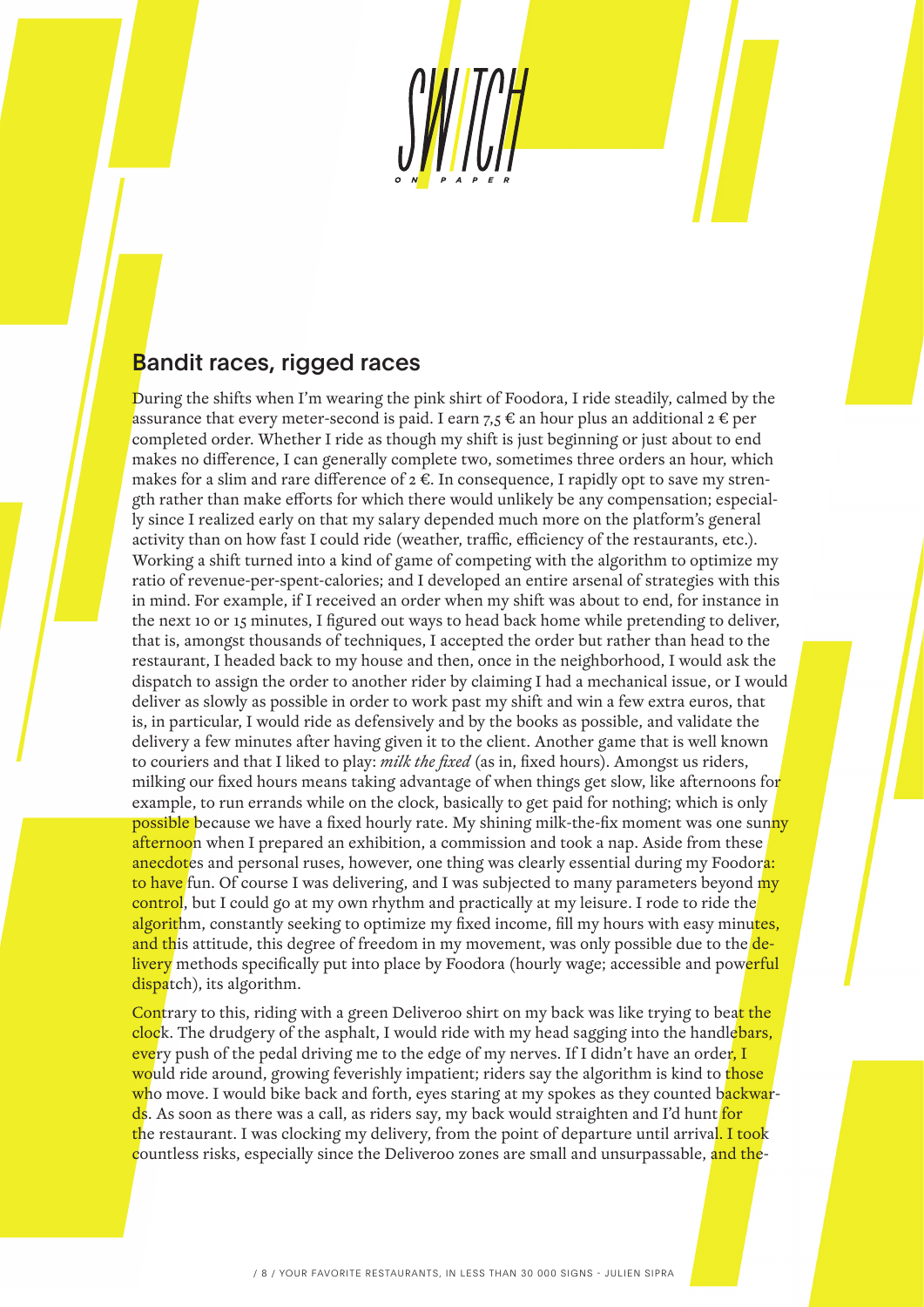refore more familiar. I hopped onto sidewalks, avoiding using the breaks, laid into the bell. I also found the optimal configuration for my equipment (screen visible while I ride, lock and bags left open) and tried to commit every route to memory. When I got to the restaurant, I first checked whether the order was ready before locking my bike, making it possible to leave straight away if it wasn't, without even having to get down from the bike beforehand. Every moment of waiting that calmly elapsed in pink induced anxiety in green. I also adopted a technique used by many couriers, which was to take a screenshot of the client's contact info after picking up their order at the restaurant and then validate the delivery before actually having dropped it off so that the algorithm registers you as available, that way you can use the ride over to the client's as a chance to receive a new order. Aside from this, I didn't look to negotiate with the algorithm. I tried to satisfy it as quickly as possible. I delivered with tenfold the intensity, stress and excitation, annihilating all patience and prudence. A rider on the run, I was euphoric whenever I could beat my orders-per-hour record, and ready to rage whenever I encountered a slow kitchen or elevator. Since every delivery earned me 5, 75 €, I never avoided one. Besides, my power to negotiate was quite weak, the system made it difficult to get something un-assigned, or at the cost of long and precious unpaid minutes, lost minutes. And since I suspected that on the sly, the Deliveroo algorithm was also taking into account our rate of accepting orders, I was afraid of being assigned less than others.

## From algorithm to algorhythm

This part of my research, which I have now finished telling, is rather confined in scope, in the sense that it shows a particular truth that applies to me, Deliveroo, Foodora, Paris, January to May 2018. It will never speak to, or it says little about, what it means to be a bike-delivery person as a sole source of income and, considering how quickly systems are updated, it may **already** be outdated<sup>*a*</sup>. Regardless, this investigation leads to two general conclusions. The first is that the algorithm, in terms of being a situated object, does not exist. One can never meet it, it is never in the place where it is located, and probably there is no one that can hold it and present it in its entirety. "The delivery algorithm" is an ignored entity that never appears, that is sometimes assimilated to the platform it serves, sometimes to the application that conceals it, and whose parameters, prerogatives, codes, needs, limits and mechanisms are uncertain. I often noted in my discussions with riders that some of them confine it to the instructions received during their shifts, while others also believe it includes the reservation function, and some can stretch it even further, all the way to the recruiting process, and still others believe it encompasses even more functions like geolocation and navigation, run by Google at the time. Hence my desire to extend the notion of an algorithm, and here is my second conclusion, corollary of the first and similar to the movement made by the researchers cited above. My proposition is to call it the passage from algorithm to algorhythm, and for the sake of discussion, I'd like to propose a temporary definition for the latter: the conditions imposed by the algorithm, and the processes and effects of such on the entities that stand in